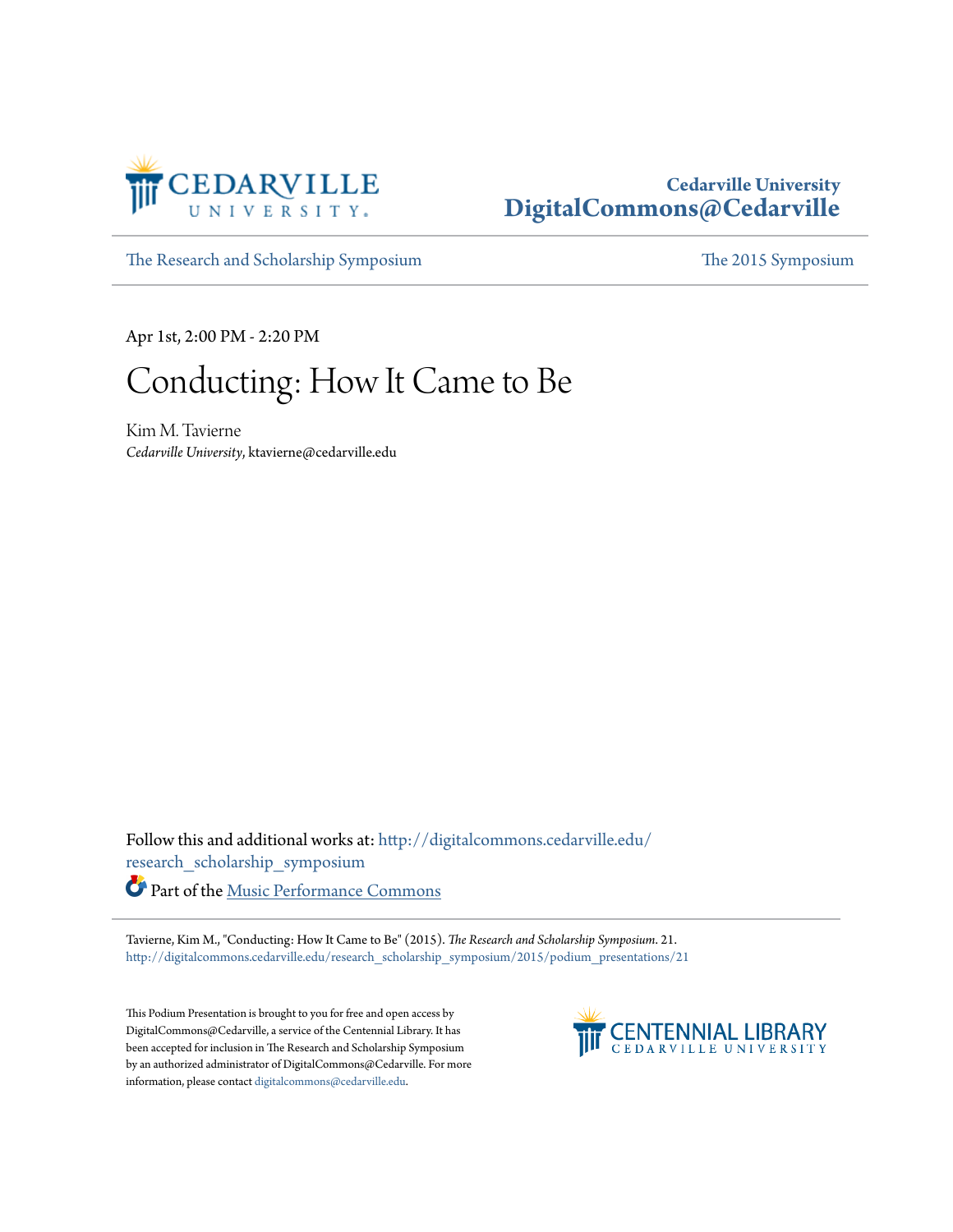CONDUCTING: HOW IT CAME TO BE

Kim Tavierne Music History 1 October 21, 2014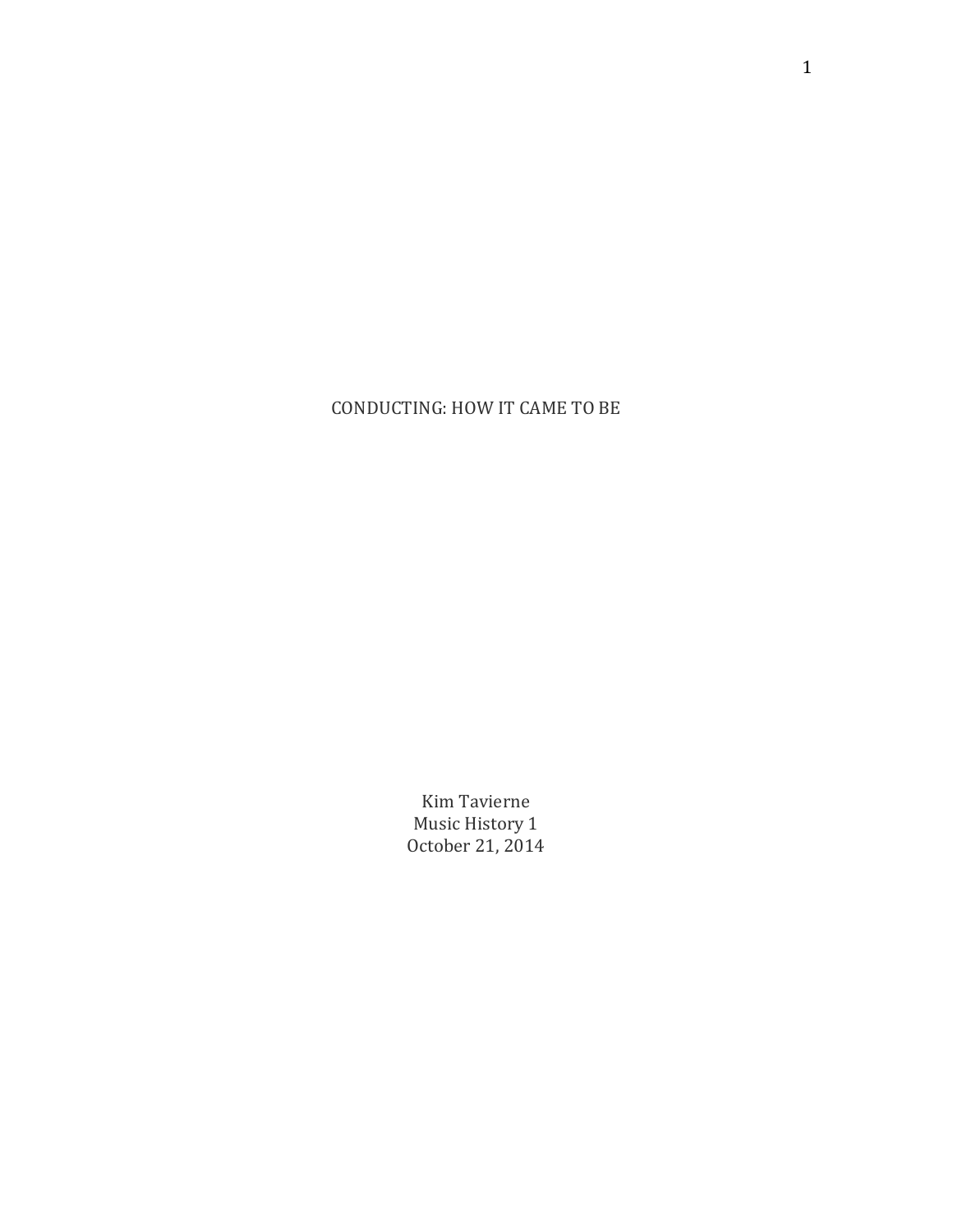Neal Gittleman, the conductor of the Dayton Philharmonic Orchestra, is a very well known conductor that is loved and cherished by most. He has been working with the orchestra since 1995 and has excelled immensely. A performer of his stated; "Music Director Neal Gittleman inspires each listener's imagination with his unique programming, in-depth comments, his easy-going style and infectious enthusiasm for music."[1](#page-2-0) Even in an orchestra as advanced and large as the Dayton Philharmonic they need someone to lead them. When one reads about Gittleman he or she can see the extreme passion and love that he has for conducting and how important it is to him and his orchestra. Conducting has become a huge part of music and its history; knowing conducting's history, where it came from and how it evolved is a vital part to knowing how conducting became the profession it is today.

The history of conducting is very hard to specifically pinpoint. There are a lot of scholars that believe that the beginnings of conducting started way back in the medieval era with Gregorian chant. However, in Clyde Holsinger's dissertation he believes that it goes back to the early Greek era. "As far back as the Sumerians, we have tangible evidence of a relatively highly developed musical culture."<sup>[2](#page-2-1)</sup> This means that music has been around for quite a while. Most of the art that was presented during this time showed that as a result of this highly developed musical culture. This can be proven true because of the vast amount painted pictures on

2

<span id="page-2-0"></span><sup>1</sup> "Dayton Philharmonic Orchestra Music Director Neal Gittleman," *Dayton Performing Arts Alliance*, https://daytonperformingarts.org/philharmonicmusicians (accessed Oct. 20, 2014). i<br>I

<span id="page-2-1"></span><sup>2</sup> Clyde Holsinger, *A History of Choral Conducting with Emphasis on the Time-beating Techniques Used in the Successive Historical Periods,* (Ann Arbor: University Microfilms, 1954), 3-4.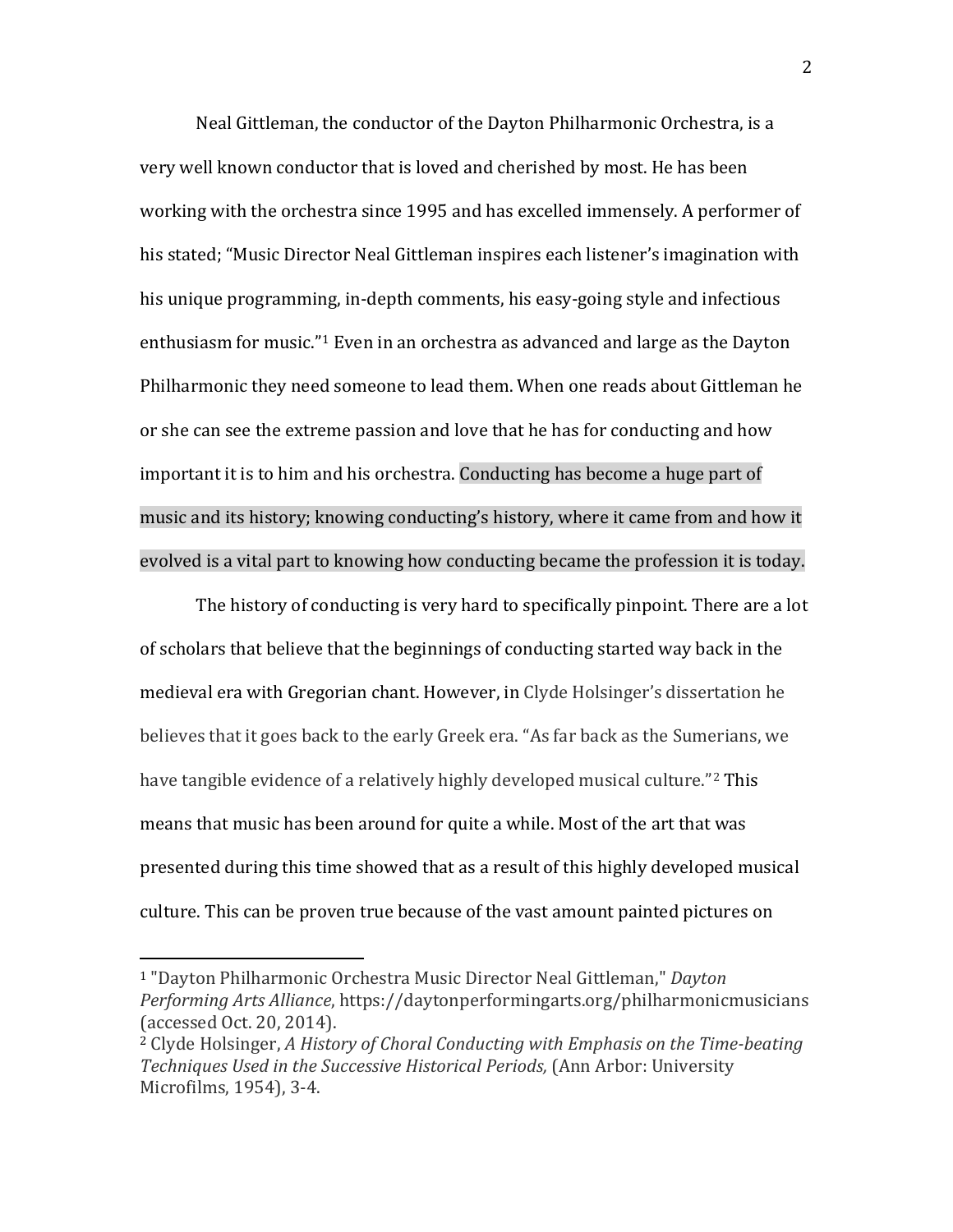many cave walls during the time of the Sumerians. However, this was before orchestras and bands began. So how do we know that these pictures on these cave walls are real representations of how conducting started out? Of course it did not start out as a person standing in front of a group, it started out as something simple like clapping in order to keep the song that the people were singing together.

Back in the early Greek music there was no specific written way of actually doing the conducting that we have today. However, there is a lot of indication that there was some leader that was in charge of keeping the group together. There were wall paintings in tombs that helped scientist come to the conclusion of this music leading idea. According to Holsinger, there were many pictures of multiple people in a row, which represented the song. There seemed to be a person representing a clap, which would have been the person giving the beat and keeping the song in time. These characters seemed to show up at the beginning and sometimes end of each line. [3](#page-3-0)

Now during the Ancient Greek and Roman times, around 2000 B.C., one can see that there is a specific name given to the leader in these pictures and that was the time beater. "Visual time beating was being used much earlier than the existence of any organized orchestra."[4](#page-3-1) These time beating patterns were seen in many of these tomb paintings. Time beating by its simple definition is the beating of time. So as the performers are getting ready to sing the time beater would clap, stomp, or snap a consistent beat so the singers could stay together. This would be the same as

<span id="page-3-0"></span><sup>3</sup> Holsinger, 7-9. i<br>I

<span id="page-3-1"></span><sup>4</sup> James Petty, *The Evolution of Conducting* (PhD diss., University of Cincinnati, 1955), 9.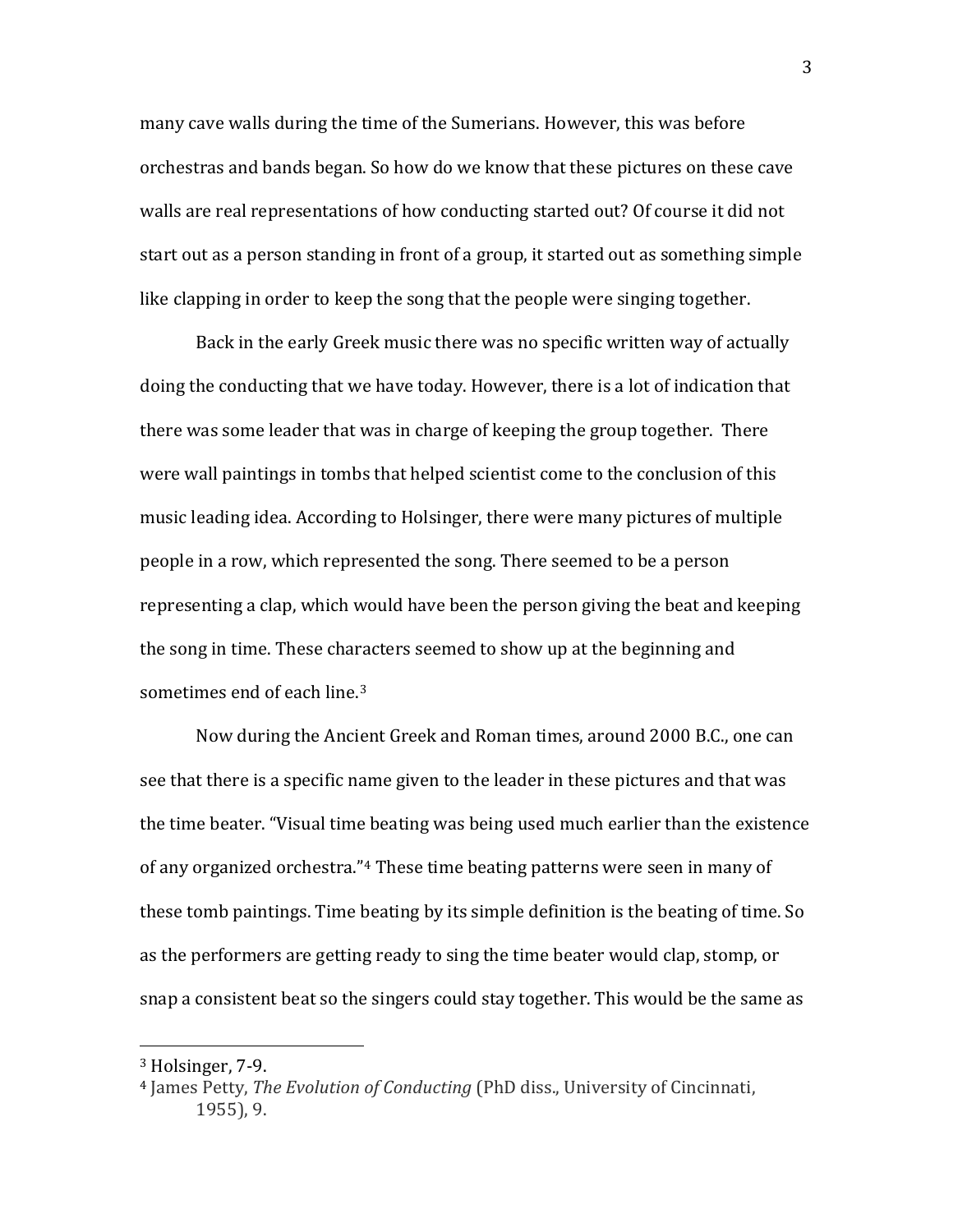a general music teacher today clapping her hands to keep her fourth grade class in time with a song. Usually during the medieval era the time beater would be in the front of the place at which the singing is planning on happening and clap as the singers sing the song. Usually the time beater would be clapping the beat, but in some situations the time beater would choose to do more than one time beating technique. For example, in the Sumerian church around 2500 B.C., if there were a large congregation in a church all singing at the same time it would be hard to hear one person clapping. In order to hear the time beater they would have to be louder. To increase the amplification of their beating the time beater could clap and stomp or snap and stomp. This would allow for the entire congregation to hear it louder and to follow it more effectively. [5](#page-4-0)

Time beating became very beneficial when it came to keeping the singers on beat and singing together. However, there appeared to be another problem when it came to the actual singing. Some singers would be singing off pitch or not even know what they are singing. Since there was no notation developed so that they could read the pitches, something needed to be done so that the singers were able to sing songs on the right pitches. This also brings about one of the very important beginnings of conducting, which was called cheironomy.

Cheironomy was developed in order to help the singers of the group to actually have a pitch to sing. Even though there were no specific notes during this time, singers were able to identify high notes from low notes when they were shown with specific gestures. Cheironomy is the hand signs that were given by a

<span id="page-4-0"></span><sup>5</sup> Holsinger, 10. i<br>I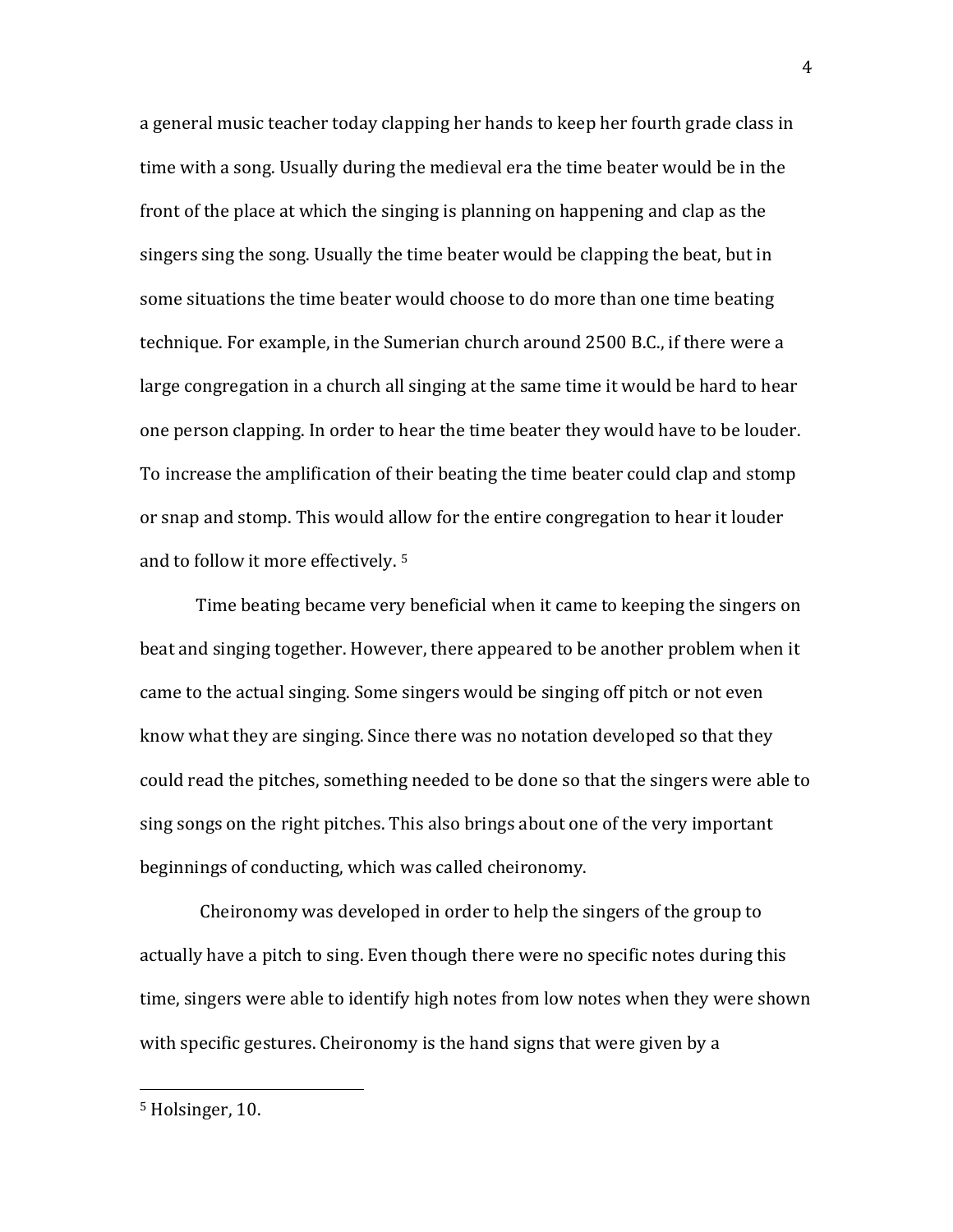cheironomist during a piece of music indicating what pitch the individuals were supposed to sing and what beat they were supposed to follow. Of course time signatures were not invented yet; however there were a lot of songs composed with no specific time signature; it was more of less a compiling of notes. Cheironomy is the very beginnings of what conducting is today because this was physically someone standing in front of his group of singers keeping them on beat and on pitch. Men were still dominant in this society and the only singers that were allowed to perform in groups during this time, so men were the only individuals that were allowed to be cheironomists. "The singers knew the chants more or less by heart and performed them under the leadership of a cheironomen or conductor, who indicated the melody with movements of his hand."[6](#page-5-0) Cheironomy was a way to make sure that the people composing the music could share it with other churches and it would be the same as when they first composed it. "They composed the melodies, then they wrote them down, and finally they added cheironomy to ensure a more beautiful performance."[7](#page-5-1)

A very important aspect of the wide spreading of cheironomy is the use of notation on vocal music. This allowed for the cheironomist to know exactly how long each note was and how to lead his group. The first notation symbol was the double basic time symbol, which was just a straight horizontal solid line that in modern notation would be the quarter note. Then there was the triple basic time symbol, which was the same straight horizontal line with a vertical line attached on

<span id="page-5-1"></span><span id="page-5-0"></span><sup>6</sup> Constantin Floros, *Introduction to Early Medieval Notation*. (Harmonie Park Press, 2005), 12-143. <sup>7</sup> Floros,141. i<br>I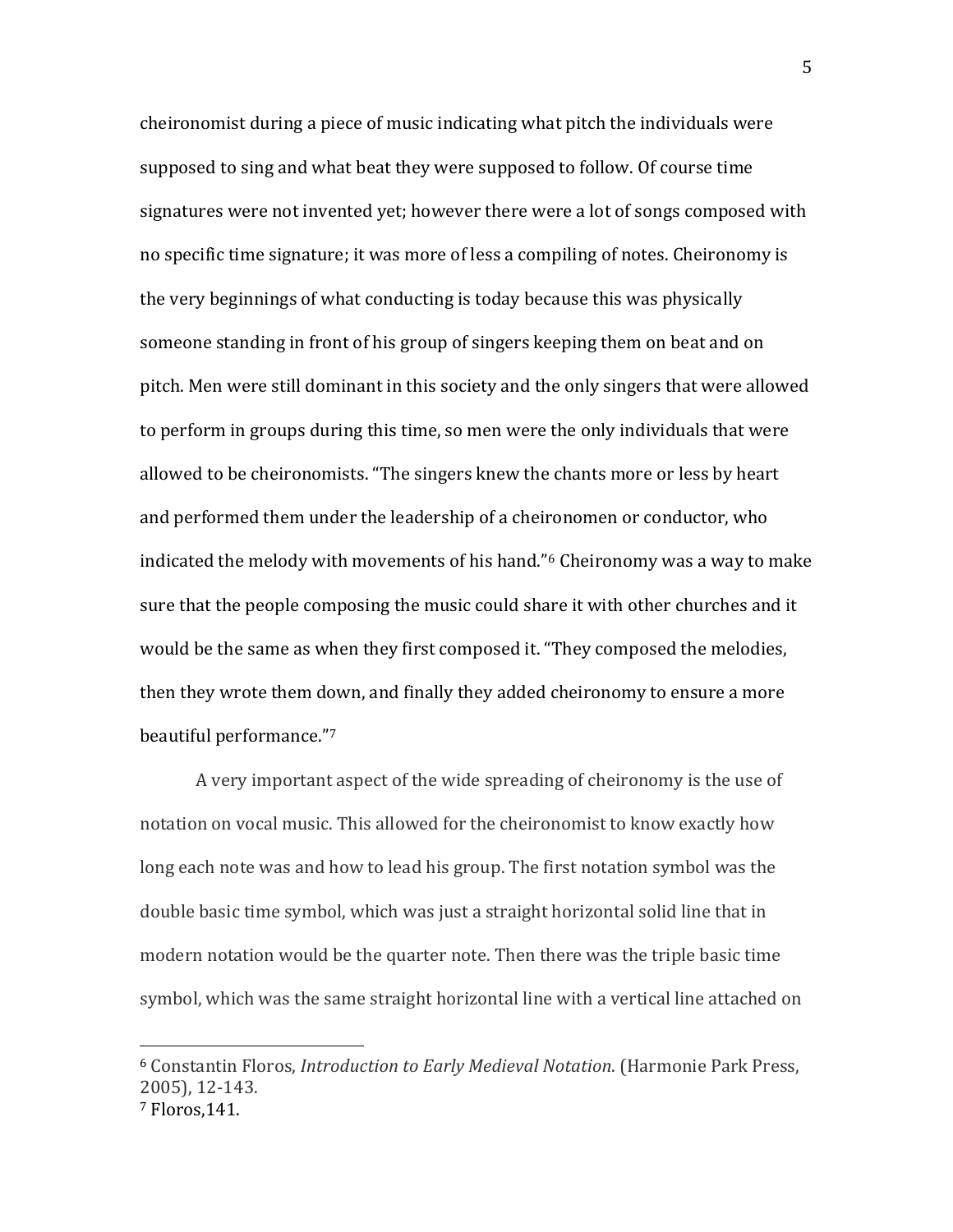the right side. This indicated that in our modern notation it would be a dotted quarter note. [8](#page-6-0) This became a very important part of how conducting began, because without notation to help lead the group there would be no need for conducting. Everything would be taught by rote rather than by note.

Now that some of the history of conducting has been addressed let's continue by addressing where it came from. The story of conducting first began with singing. Wall paintings were some of the first actual signs that there was actual conducting, or time beating, during 2700 B.C.



Fig. 1: Sumerian feast 2700 B.C. to the accompaniment of music.<sup>[9](#page-6-1)</sup>

As seen in this figure there is a feast happening. One can see this by the large amount of people gathering and the seats that each person is sitting in are representative of a feast. Looking at the top row specifically on each end there is a person standing with their hands out. This would be the time beater of the song that is trying to be represented here. There are many more of these painting and

<span id="page-6-0"></span><sup>8</sup> Holsinger, 23. i<br>I

<span id="page-6-1"></span><sup>9</sup> Holsinger, 7.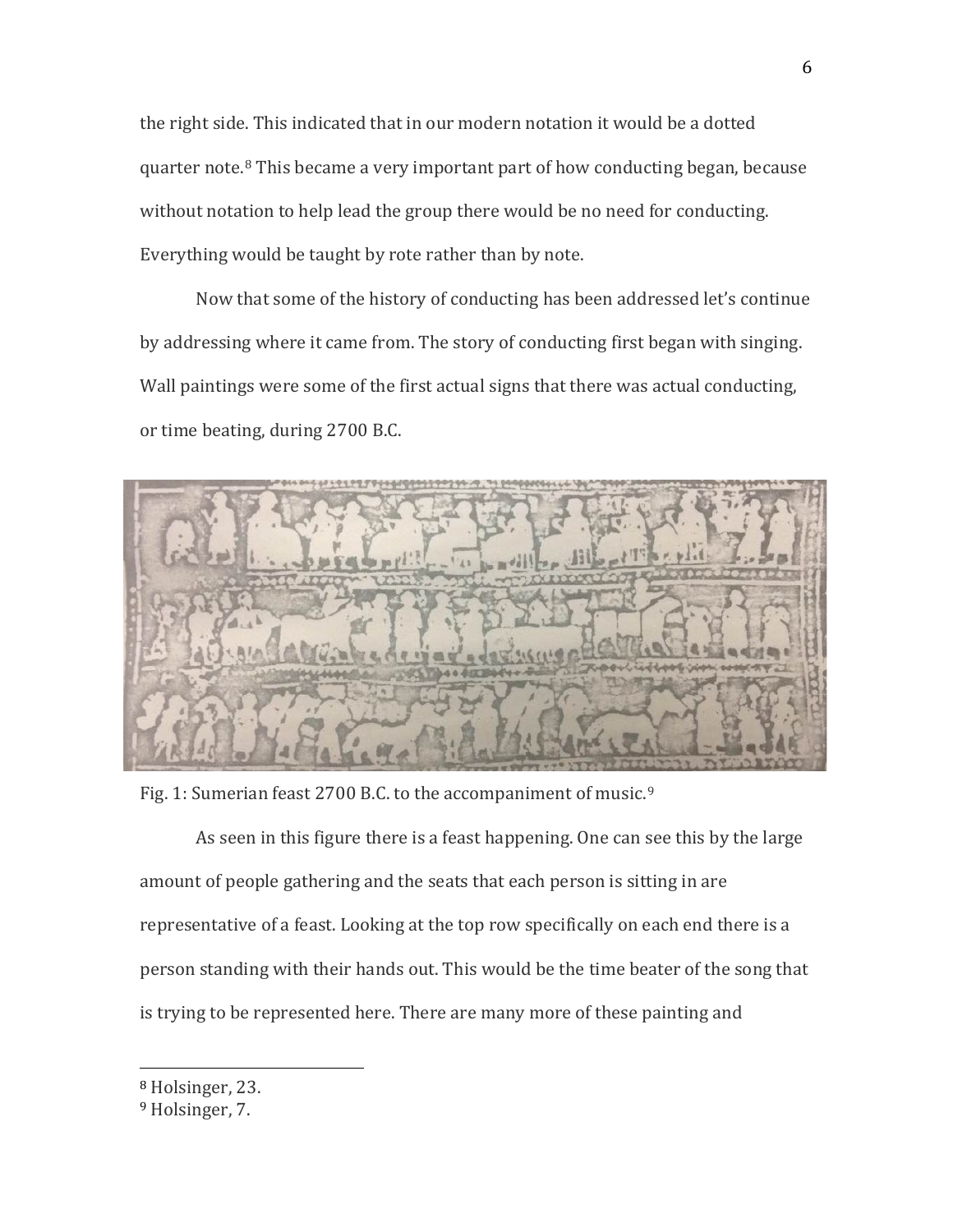carvings on walls in tombs that represent the same facts of the beginnings of conducting.

Egyptians were also doing a lot of cave paintings, however theirs were more elaborate. As seen in the picture above there is a lot of clutter and one can see that there is a lot to analyze in the picture. However, the picture here is a lot more clear and precise with what it is trying to portray.



Fig. 2: Decorative painting in the tomb of Amenemhet, about 1500 B.C.[10](#page-7-0)

This picture portrays men making hand gestures to a certain rhythm. "This painting depicts a man who seems to be simultaneously snapping the fingers of both hands and stamping his foot in the process of looking at the assembled musicians."<sup>[11](#page-7-1)</sup> As you can see the man on the right is the focal point to this painting. Every person is facing toward him making snapping and stomping motions. This can portray that the man on the right is the cheironomist, or the time beater. As shown in these two pictures, is just some of the evidence of early conducting that was portrayed. There

<span id="page-7-0"></span><sup>&</sup>lt;sup>10</sup> Holsinger, 10. i<br>I

<span id="page-7-1"></span><sup>11</sup> Holsinger, 10.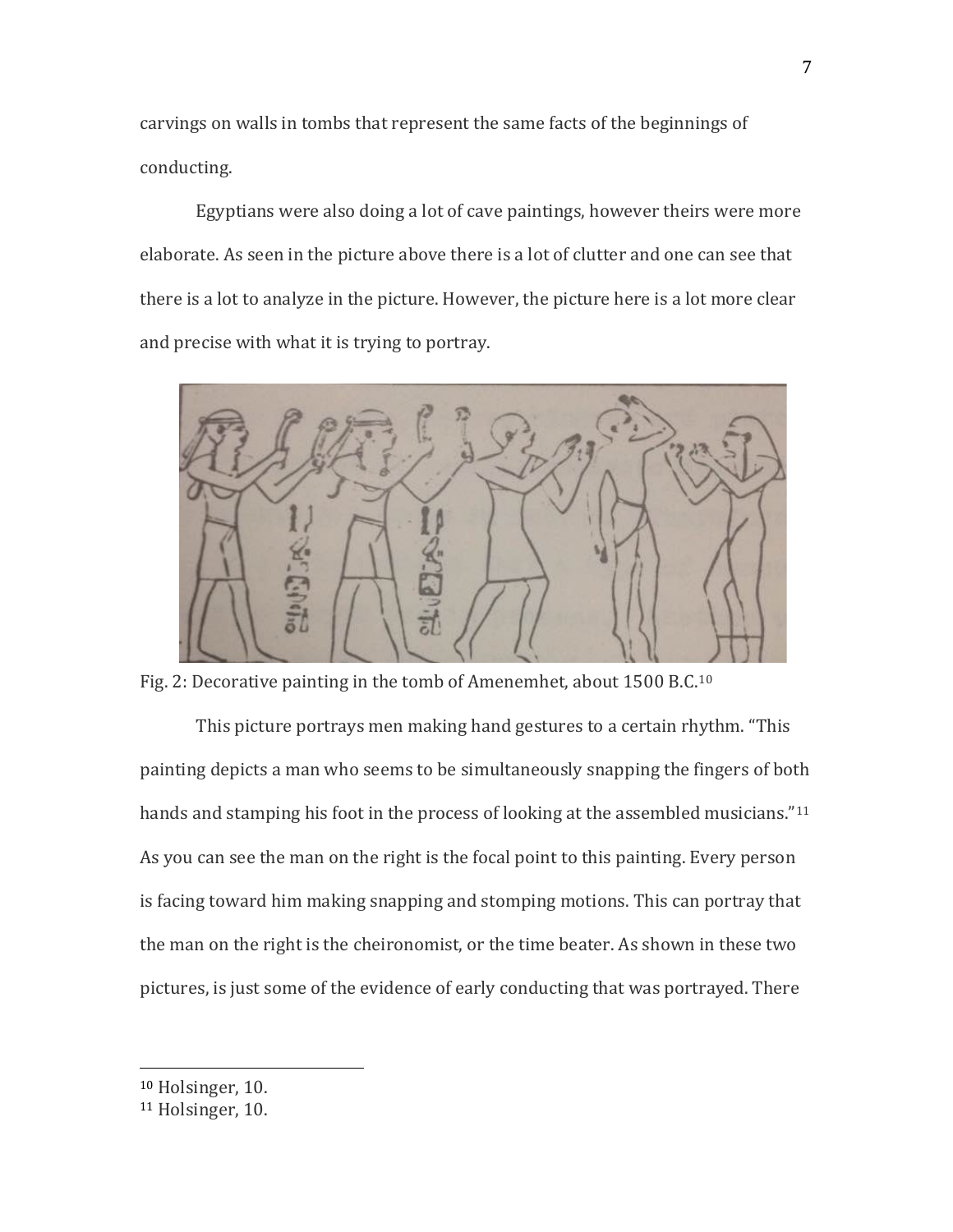are many countless tomb paintings that have visual songs. This is solid evidence that time beating during this time exsisted.

Now that we have addressed the history of conducting and where it came from, lets talk about how it transitioned from what it was back then to how it is today. One thing that has yet to be addressed is the actual physical conducting. So far the conducting has been limited to clapping hand signs that include the hand and wrist, but no physical up and down motion that we see today. "The up and down beat pattern, however, continued into the barred music until side notions began to be used."[12](#page-8-0) This suggests that over the course of 100 years there was a transition from the traditional clapping to an actual up and down motion making a "V" shape. This was not exactly like the 2/4 conducting that we have today though. It was simply a motion of the hand moving from the top of the head to the waist and back up to keep the beat. This is very similar to what we know conducting to be today. Even though it is not exactly the same, it is very similar.

Once the shift from the clapping hands to the up and down motion to keep the beat, there was another advancement in beginnings of conducting. Now during this time there were advancements in musical notation. There were actual signs given to notes and rhythms. There were symbols such as the Darga, Tevir, Silluq, Merkha, Titha, Atnah, Munah.<sup>[13](#page-8-1)</sup> Each note having a different name and different use. The Darga in today's notation would be called the submediant. The Tevir is the subtonic and the Silluq is the actual tonic note. The Merkha is the supertonic and the

i<br>I

<span id="page-8-0"></span><sup>12</sup> Holsinger, 250.

<span id="page-8-1"></span><sup>13</sup> David Mitchell, *Resinging the Temple Psalmody*, (Journal for the Study of the Old Testament, 2012), 355-78.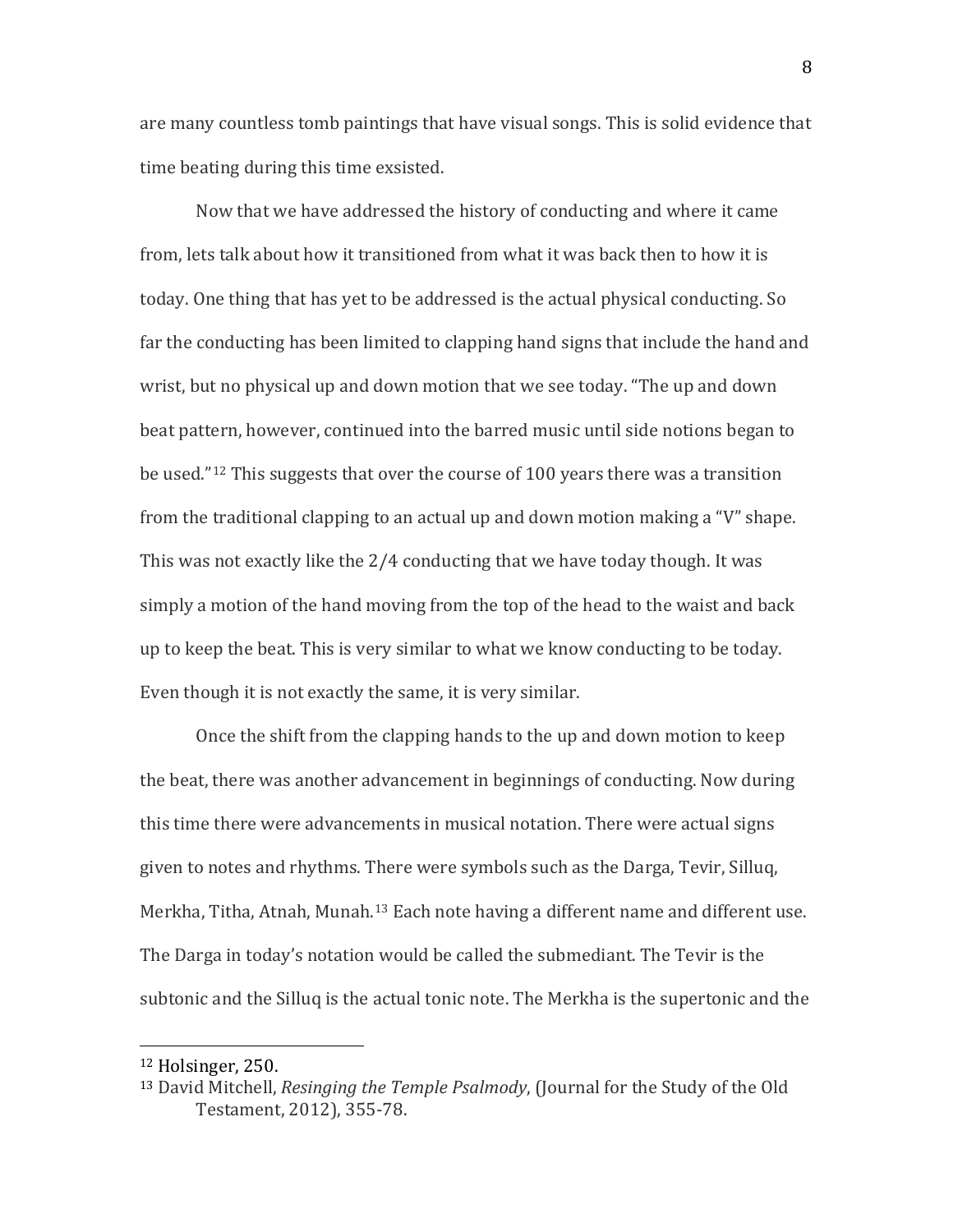Titha is the mediant. The last two were the Atnah, which is the subdominant, and Miunah that is the dominant.<sup>[14](#page-9-0)</sup> Each part of the scale was used above each word in the written score giving the singers something to refer to when they did not know the song or were learning it for the first time. However, one aspect of this notation that was very hard to follow was the placement of the notation. In the score one of these markings would be either above or below each line of music. This was actually not very important in interpreting the music. Basically, the notation of the notes was either written above, below or before the words. This simply meant that the word had a specific note that the singer was supposed to sing.

Along with the many advancements of music notation happening there were an equal amount of advancements in conducting. However, around the 1680's, it was still referred to as cheironomy. Closer to the end of the 1700's is when composers started writing music that was barred. This meant that there was actual structure to music opposed to music that was free and had no set meter. This allowed for the distinguishing factors between 2/4 and 3/4. During this time there were no time signatures it was just called a two-beat and a three-beat song. Due to the development of the three-beat bars it allowed for the conductor, or cheironomist, to have a three-beat motion. Instead of having a triangle-like beat pattern like we know today, he would make a wave affect. This motion almost resembled two waves within two walls.[15](#page-9-1)

As conducting progressed there were more beats added to the motion of the cheironomist. In 1687 is where we see the beat pattern that is most like what we

<sup>14</sup> Mitchell, 358. i<br>I

<span id="page-9-1"></span><span id="page-9-0"></span><sup>15</sup> Holsinger, 251.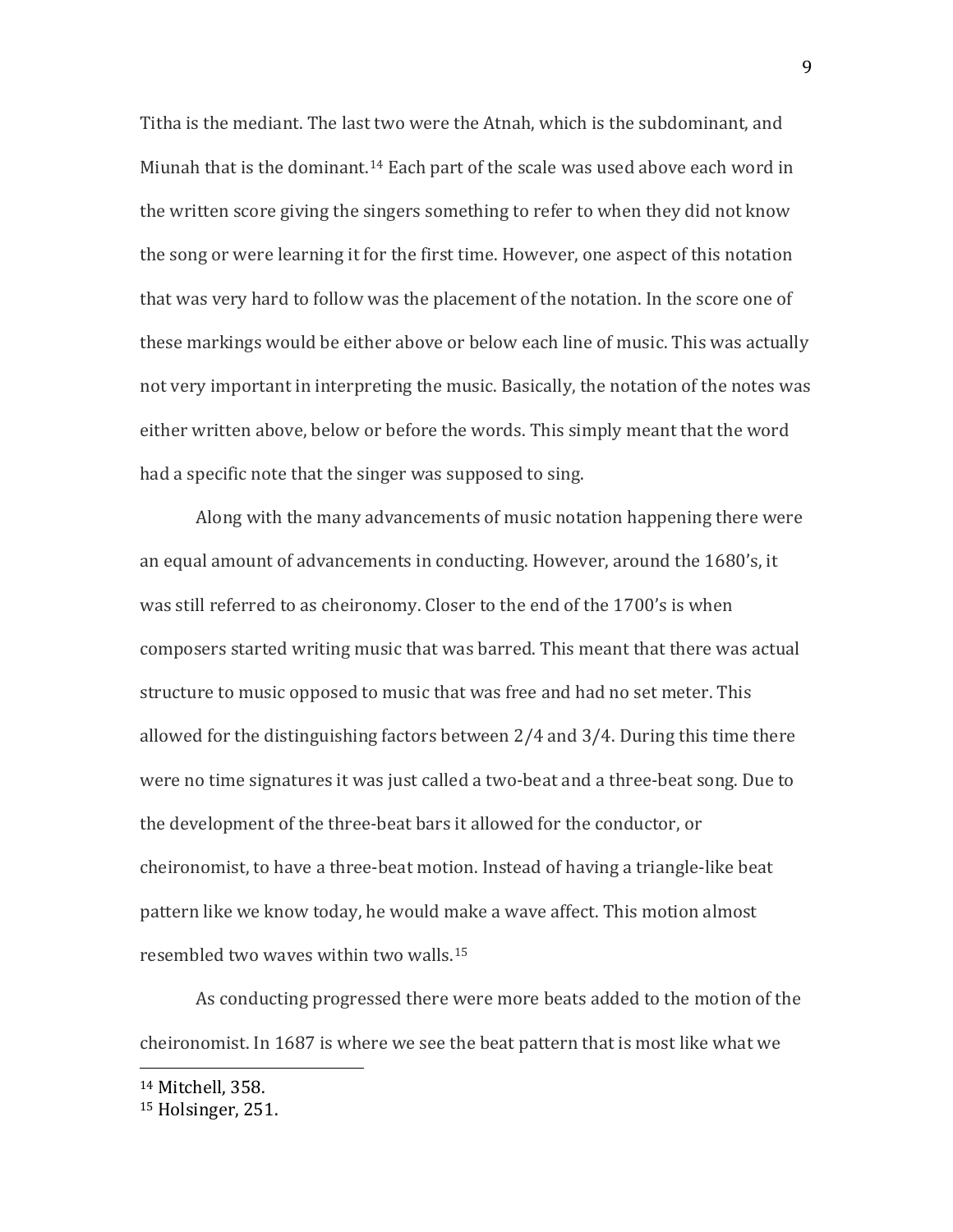know our 4/4 pattern to be. Daniel Speer was a very important person during this time in music history. He was a German composer and writer of the Baroque era. "Daniel Speer showed a pattern of 12/8 time. His diagram is the earliest example of the modern four beat pattern."[16](#page-10-0) This pattern is exactly like what we know the four beat pattern to be today, however the counting is different to accommodate twelve beats in each measure. The first beat would consist of beats 1,2, and 3 and the



second beat consists of 4,5, and 6 and so on and so forth.

## Fig. 3: Early Cherionomy Patterns<sup>[17](#page-10-1)</sup>

After this method of conducting was presented different cheironomists tried to figure out the best way to represent the counts in each bar. There were two different ways to represent a six-beat pattern. The first way was in the shape of an hourglass, which is represented on the left of the pictures. The second is on the right in the shape of a square. The only difference is the placement of beat 4,5, and 6. $^{18}$  $^{18}$  $^{18}$ 

<span id="page-10-0"></span><sup>16</sup> Holsinger, 252. i<br>I

<span id="page-10-1"></span><sup>17</sup> Holsinger, 255.

<span id="page-10-2"></span><sup>18</sup> Holsinger, 255.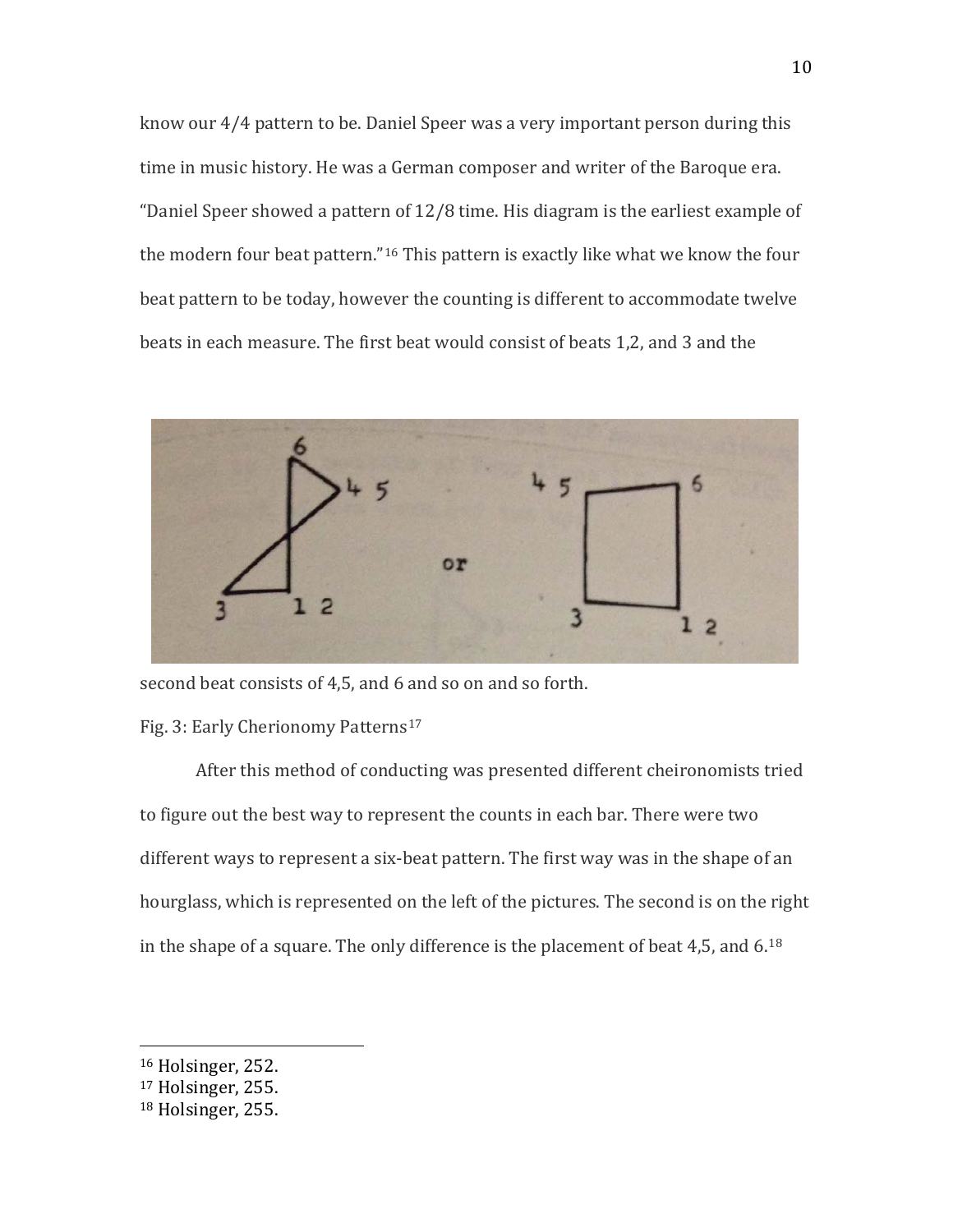These two ways of conducting were adapted to each beat pattern that such as three and twelve beat patterns.

In the early 1700s the four-beat pattern was developed almost exactly like we use it today. However, the beat pattern was used in both hands. This is where we ultimately developed how we have conducting today. Well at least when it comes to the four-beat pattern. Later in the 1800s and 1900s the two beat pattern and the three-beat pattern were more fully developed.

Conducting is a vital part of how music is produced today. Having someone that is fully knowledgeable about music and how to direct a group is something that music needs today. There are rarely musicians that have not had some sort of director giving them instruction and help them along in their musical journey. Knowing where conducting comes from and how it came to be is something that is very important to someone who is aspiring to be a music educator. Conducting was not originally called conducting it has gone through so many different stages to get where it is today. The early ages of cave paintings that were representations of time beating are an important part to contributing to conducting. Even though conducting did not really start developing much until the late 1600s it is still very important to see where it all started and how it developed into something that involves instruction and schooling to obtain the position.

Conducting today is a job that includes teaching music by not only keeping the musical group in time, but on pitch as well. Being a conductor today has two different sides. There are the professional conductors that are well known and their faces are all over billboards. Then there are the conductors that are the teachers in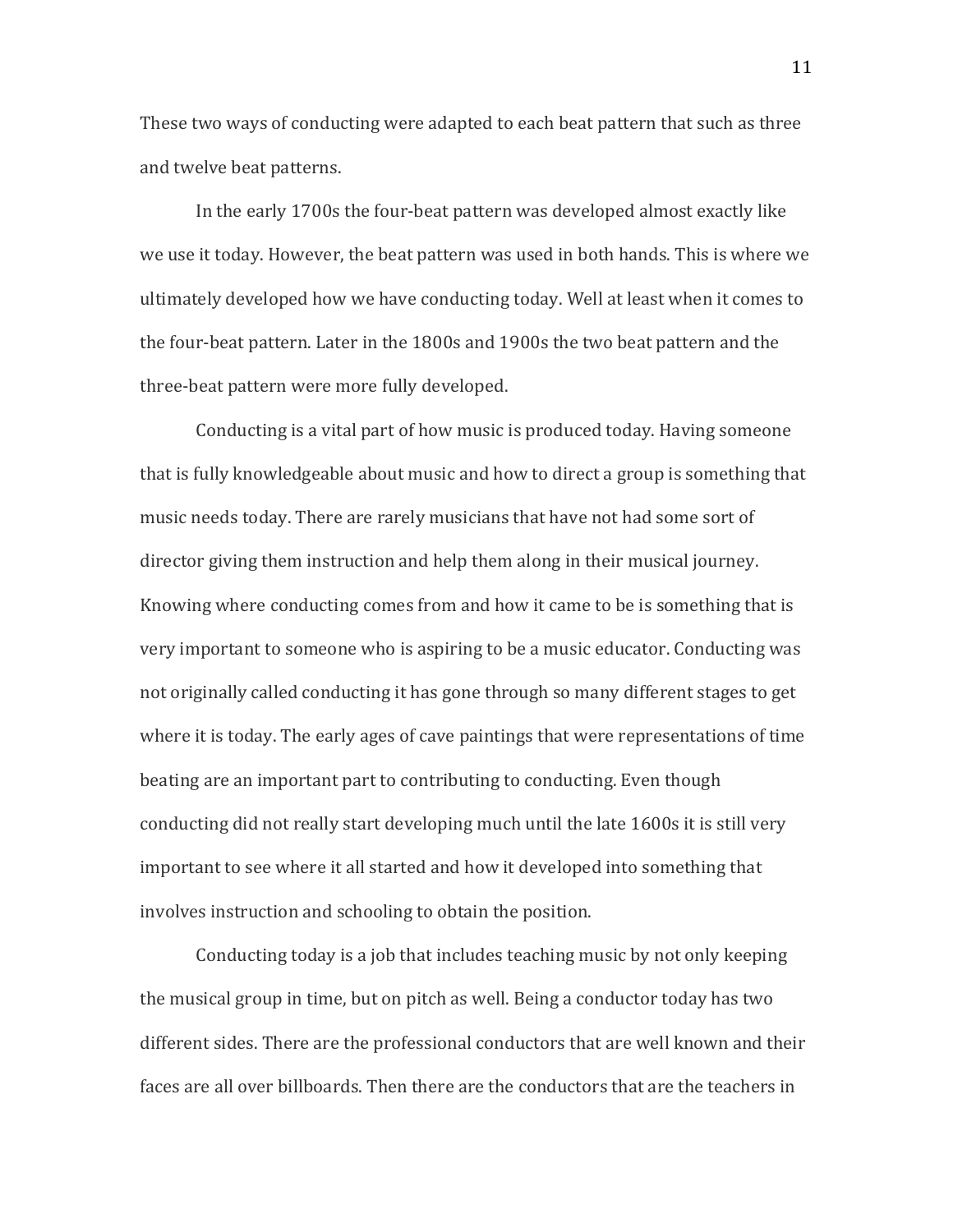the classroom. Both kinds of conductors have the joys of sharing their love for music that was developed so long ago and has turned into a wonderful gift that can be given to the specific group or class. That is why some teachers sing Gregorian chants or play instrumental works by Bach and Haydn. It is to look back on what conductors have developed and the beauty that was created through it.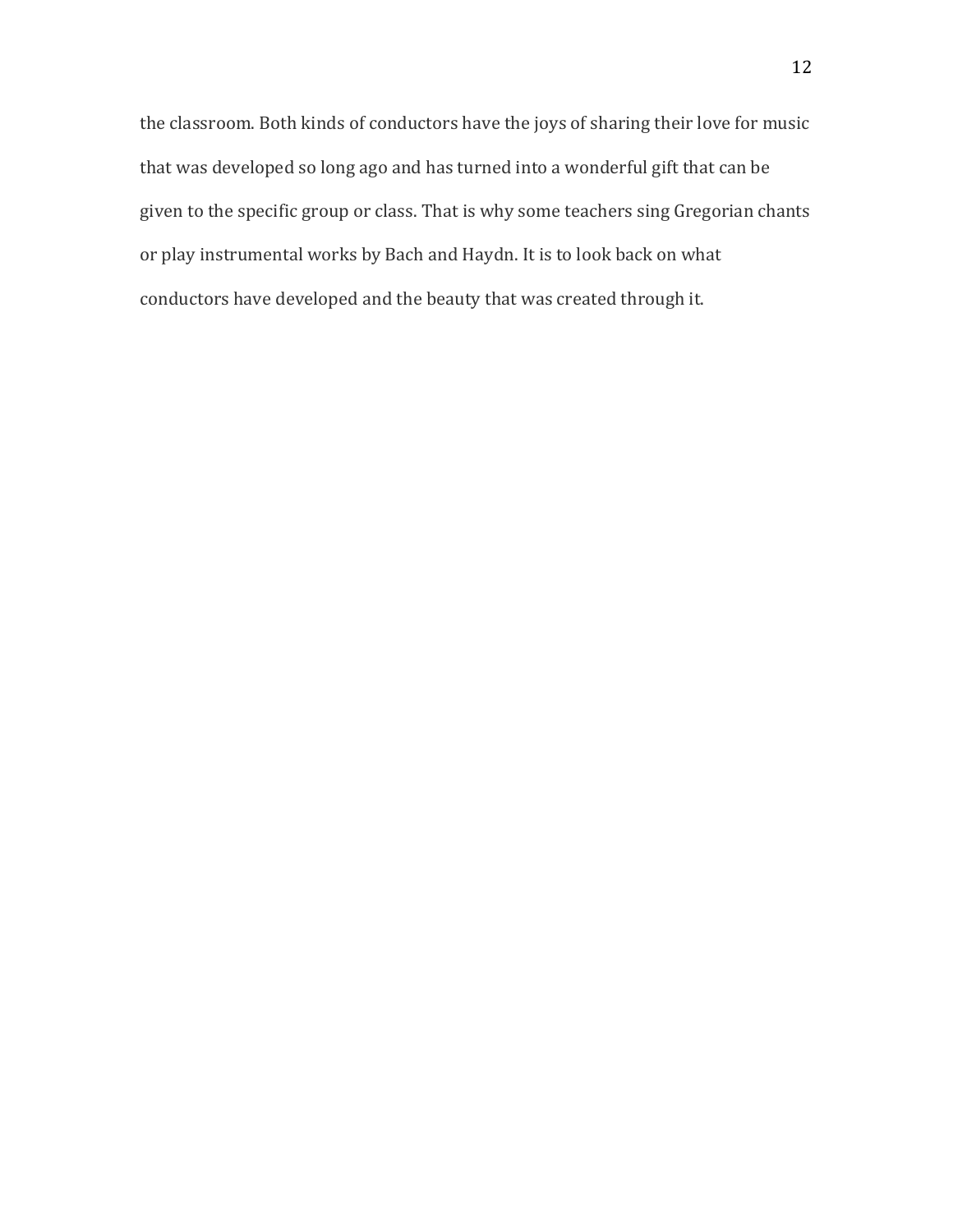Bonner, Daniel. "Non-verbal Language, Gesture, and the Choral Conductor" (PhD diss., Claremont Graduate University, 2009). This source is a "dissertation" discussing, specifically, the choral conductor. This source gave insight to the specific gestures that were developed in the beginning of conducting.

Borthwick, E. K. "Notes on the Plutarch De Musica and the Cheiron of Pherecrates." *Hermes*, (1968): 60-73. This source has some interesting facts about how cheironomy was part of the Cinesia's Pyrrhic dance. This gives some interesting truth to how widely spread this was and what eventually contributed to the popularity of conducting.

Brunner, Lance. "Music of the Middle Ages." *The Musical Quarterly* 68, no. 2 (1982): 189-206.

This source provides insight into the discussion of middle age music. It provides information specifically on cheironomy and some of the aspects that makes it such a vital part of our music history.

---. "The Performance of Plainchant: Some Preliminary Observations of the New Era." *Early Music* 10, no. 3 (1982): 316-28. This source has been very helpful with giving insight into early plainchant. It gives information about the Gregorian chant's rhythm and also gives some interesting findings about the earliest manuscripts with cheironomy and how it was notated.

- "Dayton Philharmonic Orchestra Music Director Neal Gittleman." Dayton Performing Arts Alliance. Accessed October 20, 2014. https://daytonperformingarts.org/philharmonicmusicians This source was used to talk about Neal Gittleman. It was used as a creative hook showing how important conducting has become to professional music.
- Floros, Constantin. *Introduction to Early Medieval Notation*. 2nd ed. Warren, MI: Harmonie Park Press, 2005. 12-143.

This source gave great insight to cheironomy and how it generally works. It also talks about the neumes and how they are actually very important to how we view conducting today.

Friedlander, Arthur. "Notes on Facts and Theories Relating to Jewish Music." *The Musical Times* 55, no. 851 (1914): 21-27. This source specifically talks about theories and how cheironomy is used in Jewish music. This article also talks about the actual system of cheironomy and how to use the fingers and hands.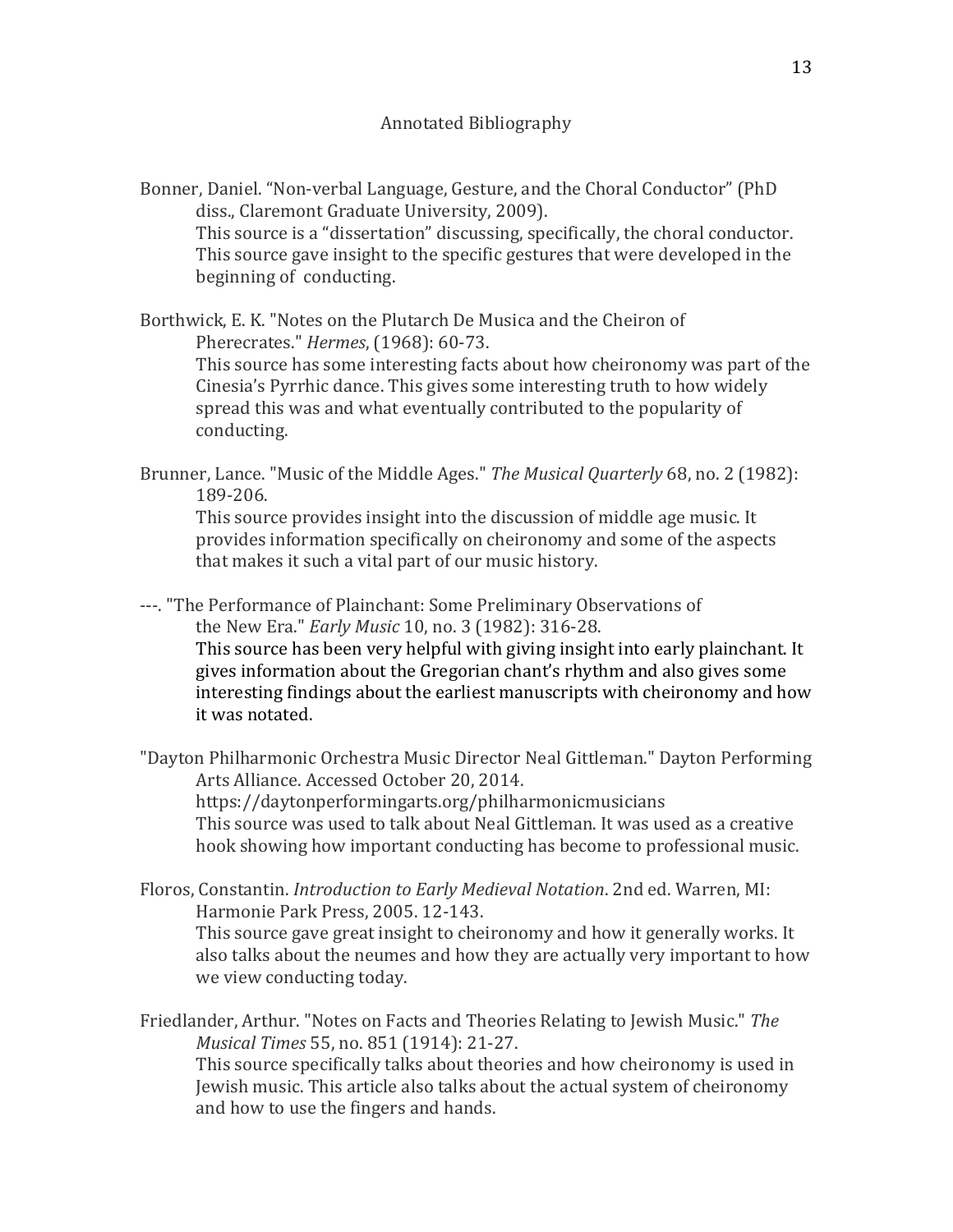Gilbert, Arthur. "The History of Conducting" (PhD diss., Westminster Choir College, 1937).

This sources is a "dissertation" on the beginnings of conducting and how we got to the place that we are today with it being a profession.

Holsinger, Clyde. *A History of Choral Conducting with Emphasis on the Time-beating Techniques Used in the Successive Historical Periods.* Ann Arbor: University Microfilms, 1954.

This source provides insight into time-beating, which was a new concept in the early world of choral singing in the medieval age. It provides great description and history behind conducting and where it got its start.

Hucke, Helmut. "Toward a New Historical View of Gregorian Chant." *Journal of the American Musicological Society* 33, no. 3 (1980): 437-67. This source provides information into the Gregorian chant and how it was shared. Specifically it talks about Cheironomy and how the hands were used almost to paint a picture of what they were suppose to sing, which was used before neumes were invented.

Kilmer, Anne. "A Music Tablet from Sippar(?): BM 65217 66616." *Iraq* 46, no. 2 (1984): 69-80.

This sources gives excellent insight to the in-depth study of cheironomy. It talks about the relationship with cantillation system and how it is so similar to cheironomy. It also explains how to actually do the hand and finger signs.

Marcase, Donald. "The History and Technique of Conducting" (PhD diss., University of Cincinnati, 1948).

This source is a dissertation that was written to discuss the technique of conducting. This source showed a good progression from early conducting to now and how it progressed over time.

Meschonnic, Henri. "Translating Biblical Rhythm." *Modern Language Studies* 15, no. 4 (1985): 143-56.

This source talks about the Hebrew rhythm apposed to the Greek sign. It gives a lot of specific detail into what the accents mean and the reasons why they were very important to the piece.

Mitchell, David. "Resinging the Temple Psalmody." *Journal for the Study of the Old Testament* 36, no. 3 (2012): 355-78. This source provides a look into the history of music notation, which eventually brought about the beginnings of cheironomy. It also provides a chart with symbols and names that the people of that time period would use to know what note and duration they are suppose to sing.

Petty, James. "The Evolution of Conducting" (PhD diss., University of Cincinnati,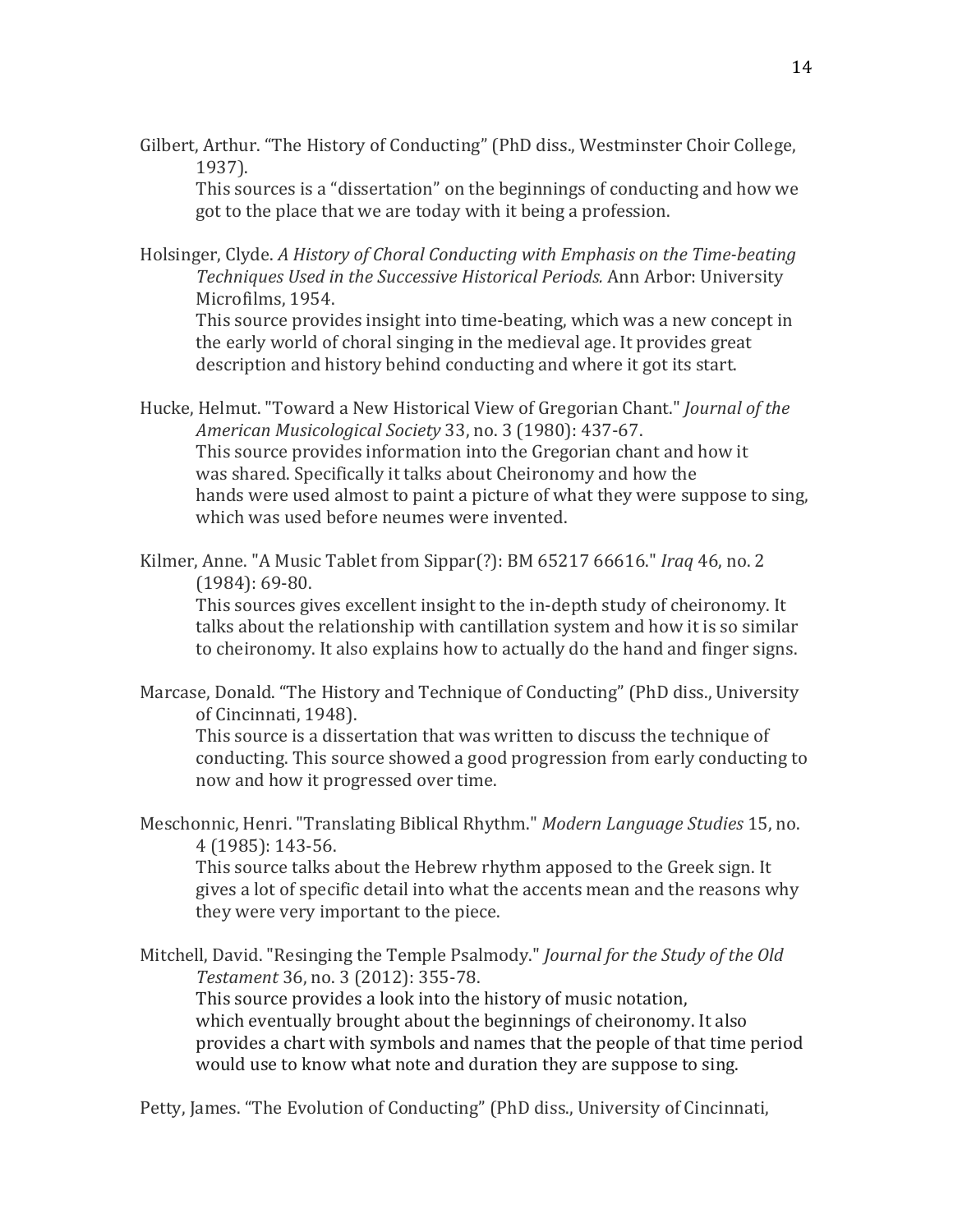1955).

This source is a dissertation giving the evolution of conducting and where it got its roots. This source explained the medieval time period and how notation was so vital to the beginnings of conducting and why there needed to be a leader of the group.

Randhofer, Regina. "By the Rivers of Babylon: Echoes of the Babylonian past in the Musical Heritage of the Iraqi Jewish Diaspora." *Ethnomusicology Forum* 13, no. 1 (2004): 21-45.

This source gave some very interesting insight to Cheironomy. One very interesting fact was that in modern day descendants of Pharaonic Egypt still practice cheironomy.

Smith, Melville. "The Interpretation of Rhythm in Gregorian Chant According to the Theories of Solesmes." *Bulletin of the American Musicological Society*, no. 8 (1945).

This sources gives insight into rhythm specifically and how the need for cheironomy became more prevalent the more difficult the music became. Also it has some interesting input on the individual's interpretation of cheironomy. Basically, that there could be a different version of each chant based on who was doing the cheironomy and how he thought the composer wanted it to be.

Spector, Johanna. "The Significance of Samaritan Neumes and Contemporary Practice." *Studia Musicologica Academiae Scientiarum Hungaricae*, 1965, 141- 153.

This source provides more in-depth information about cheironomy and how it is the first major milestone in the beginning of musical notation. It also talks about the neumes and how they became very popular as well.

Treitler, Leo. "The 'Unwritten' and 'Written Transmission'" of Medieval Chant and the Start-Up of Musical Notation." *The Journal of Musicology* 10, no. 2 (1992): 131-91.

This source provides information into how the medieval chant was started with the use of musical notation. This was stemmed from the beginnings of early conducting or cheironomy.

Warren, Mich. *Introduction to Early Medieval Notation*. Harmonie Park Press, Sterling Heights, MI, 2005.

This source provides information about the beginnings of Medieval notation. It addresses Cheironomy and how it is related to the notation that they started to develop during this time period. It talks about the beginnings of writing down songs and the need for a leader to help the group stay together and know what to sing.

Weiss, Susan. "Disce Manum Tuam Si Vis Bene Discere Cantum: Symbols of Learning